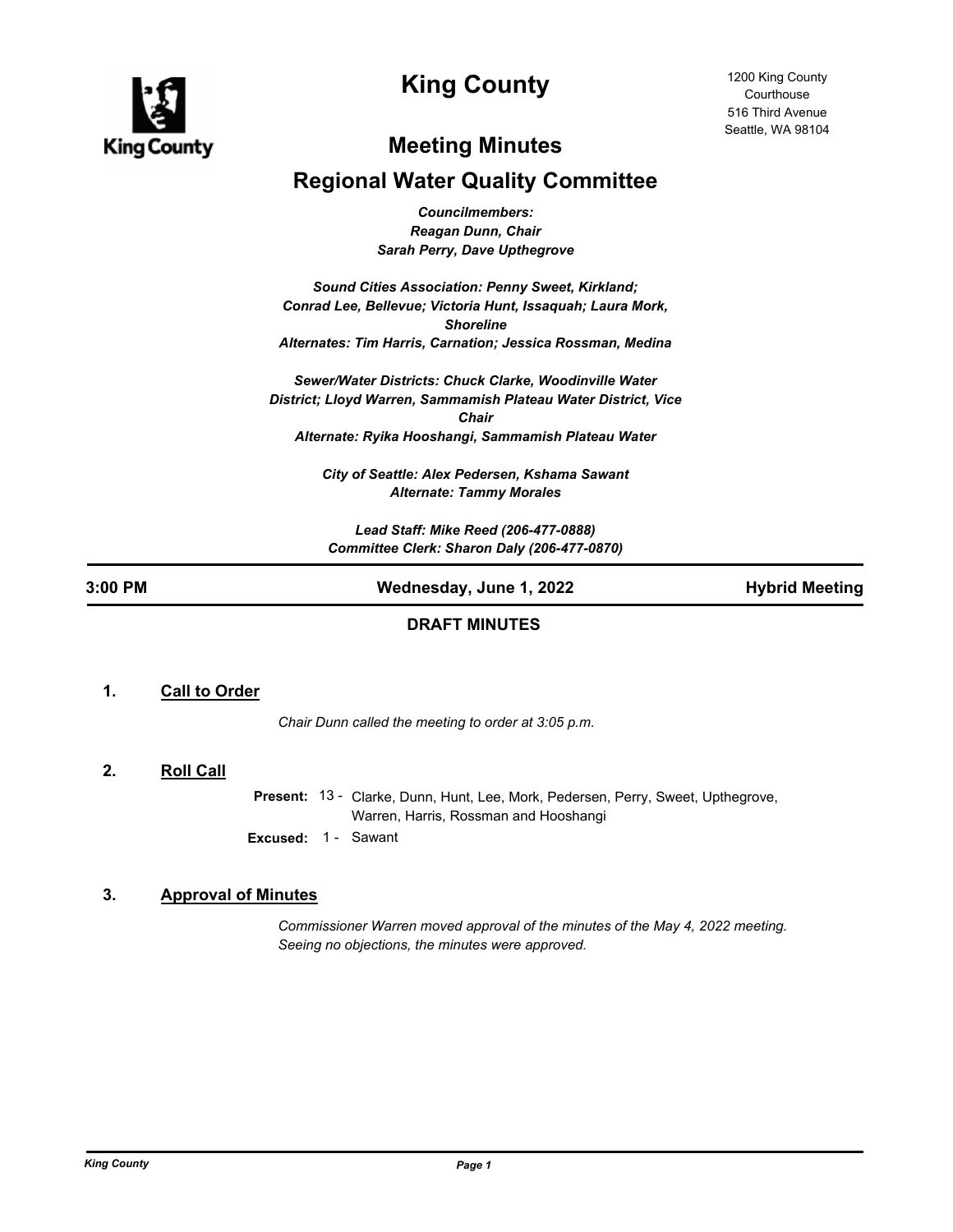## **4. Chair's Report**

*Chair Dunn noted that starting with the July meeting, committee members will have the option to attend meetings in person in the County Council Chambers or continue via Zoom.*

#### **Metropolitan Water Pollution Abatement Advisory Committee (MWPACC) Report 5.**

*Maria Coe, Vice Chair, Metropolitan Water Pollution Abatement Advisory Committee (MWPAAC), reported on MWPAAC's Executive Board's retreat and MWPAAC's interest in the two briefings being held today.*

## **6. Wastewater Treatment Division (WTD) Report**

*Kamuron Gurol, Director, Wastewater Treatment Division (WTD), reported on the progress of the proposed sewer rate increase legislation. He also provided additional comments on the proposed rate increase and showed appreciation for MWPAAC and its role in working with WTD. He then answered questions from the members.*

## **Briefing**

## **7. [Briefing No. 2022-B0067](http://kingcounty.legistar.com/gateway.aspx?m=l&id=/matter.aspx?key=23120)**

Infiltration and Inflow of Waters into Regional Wastewater System

*Mike Reed, Committee staff, briefed the committee. Nicole Smith, Infiltration/Inflow Program Manager, WTD, briefed the committee via a PowerPoint presentation and answered questions from the members.*

### **This matter was Presented**

### **8. [Briefing No. 2022-B0068](http://kingcounty.legistar.com/gateway.aspx?m=l&id=/matter.aspx?key=23121)**

Status of the Puget Sound Nutrients General Permit in Context of Thurston County Superior Court Action

*Mike Reed, Committee staff, briefed the committee. Rebecca Singer, Resource Recovery Section Manager, WTD, briefed the committee via a PowerPoint presentation and answered questions from the members. Kamuron Gurol, Director, WTD, provided comments.*

### **This matter was Presented**